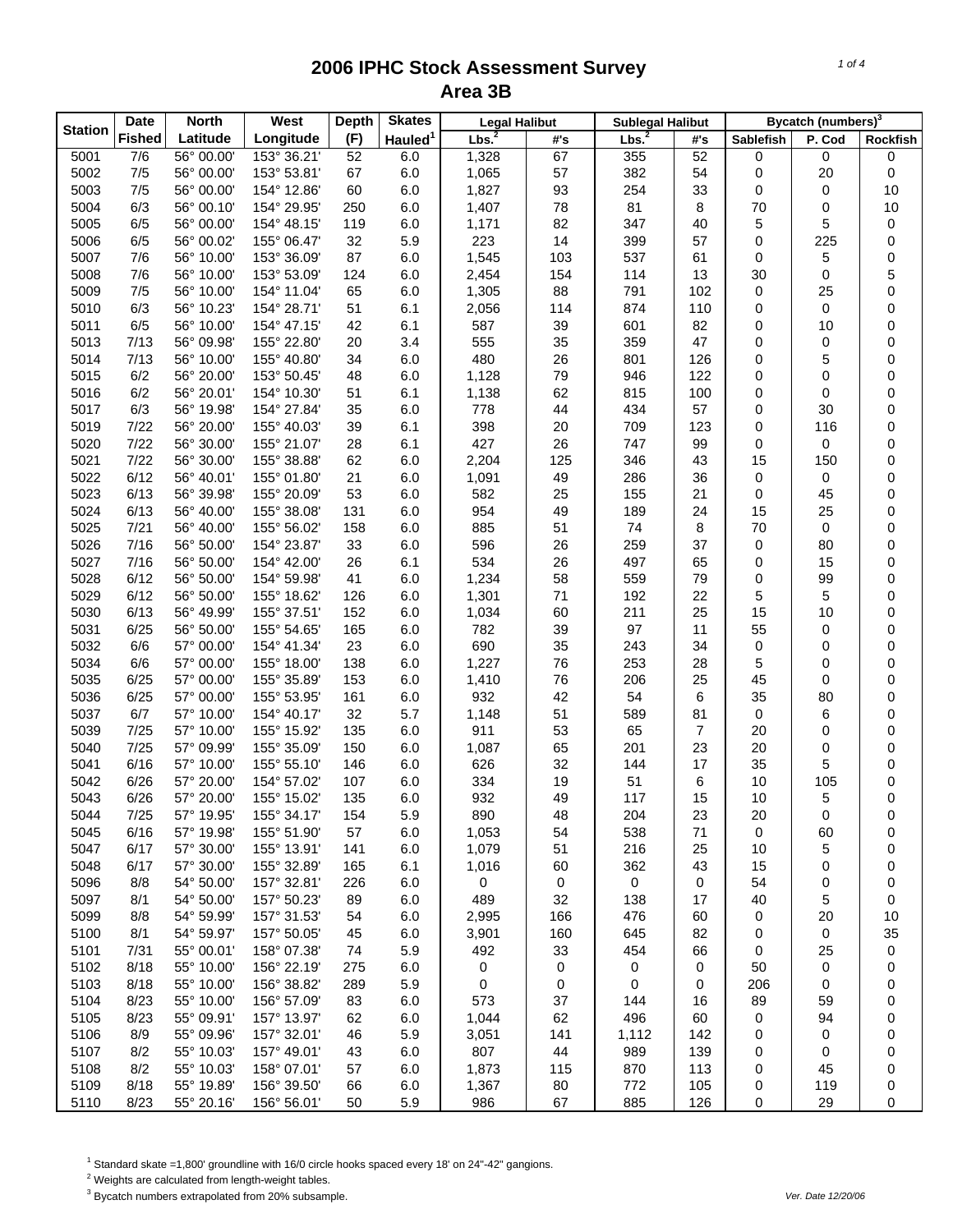| <b>Station</b> | <b>Date</b>   | <b>North</b>             | West                       | <b>Depth</b> | <b>Skates</b>       | <b>Legal Halibut</b> |            | <b>Sublegal Halibut</b> |              |                  | Bycatch (numbers) <sup>3</sup> |          |
|----------------|---------------|--------------------------|----------------------------|--------------|---------------------|----------------------|------------|-------------------------|--------------|------------------|--------------------------------|----------|
|                | <b>Fished</b> | Latitude                 | Longitude                  | (F)          | Hauled <sup>1</sup> | Lbs <sup>2</sup>     | #'s        | Lbs. <sup>2</sup>       | #'s          | <b>Sablefish</b> | P. Cod                         | Rockfish |
| 5111           | 8/9           | 55° 19.82'               | 157° 14.02'                | 49           | 6.0                 | 797                  | 52         | 1,187                   | 148          | 0                | $\overline{25}$                | 0        |
| 5112           | 8/9           | 55° 19.94'               | 157° 31.00'                | 47           | 6.0                 | 969                  | 49         | 556                     | 75           | 0                | 5                              | 0        |
| 5113           | 8/2           | 55° 19.94'               | 157° 49.05'                | 44           | 6.0                 | 946                  | 58         | 1,355                   | 183          | 0                | 25                             | 0        |
| 5114           | 8/2           | 55° 19.92'               | 158° 05.98'                | 59           | 6.0                 | 787                  | 49         | 747                     | 101          | 5                | 84                             | 0        |
| 5115           | 8/7           | 55° 19.82'               | 158° 24.00'                | 80           | 6.0                 | 1,349                | 83         | 292                     | 34           | 64               | 40                             | 0        |
| 5116           | 8/17          | 55° 30.00'               | 156° 37.95'                | 101          | 6.0                 | 361                  | 21         | 122                     | 13           | 163              | 30                             | 0        |
| 5117           | 8/17          | 55° 30.00'               | 156° 55.00'                | 48           | 6.0                 | 2,092                | 135        | 865                     | 117          | 0                | 45                             | 10       |
| 5118           | 8/27          | 55° 29.91'               | 157° 12.97'                | 49           | 6.0                 | 1,495                | 74         | 451                     | 56           | 0                | 15                             | 0        |
| 5119           | 8/27          | 55° 29.99'               | 157° 30.94'                | 51           | 6.0                 | 1,978                | 118        | 792                     | 98           | 0                | 25                             | 0        |
| 5120           | 8/22          | 55° 30.05'               | 157° 48.00'                | 53           | 5.9                 | 676                  | 42         | 654                     | 83           | 0                | 118                            | 0        |
| 5121           | 8/22          | 55° 29.91'               | 158° 05.99'                | 70           | 6.0                 | 960                  | 67         | 596                     | 71           | 0                | 20                             | 0        |
| 5122           | 8/21          | 55° 29.97'               | 158° 23.99'                | 79           | 6.0                 | 371                  | 19         | 80                      | 9            | 45               | 0                              | 0        |
| 5123           | 8/17          | 55° 40.00'               | 156° 54.94'                | 48           | 6.0                 | 433                  | 27         | 436                     | 64           | 0                | 70                             | 0        |
| 5124           | 8/16          | 55° 40.06'               | 157° 13.00'                | 47           | 6.0                 | 723                  | 27         | 805                     | 120          | 0                | 0                              | 0        |
| 5125           | 8/27          | 55° 39.91'               | 157° 29.98'                | 55           | 6.0                 | 1,039                | 73         | 1,146                   | 145          | 0                | 40                             | 0        |
| 5126           | 8/22          | 55° 40.00'               | 157° 48.17'                | 73           | 6.0                 | 653                  | 41         | 430                     | 50           | 20               | 84                             | 0        |
| 5127           | 8/26          | 55° 40.00'               | 158° 06.11'                | 70           | 6.0                 | 1,805                | 113        | 673                     | 83           | 10               | 45                             | 0        |
| 5128           | 8/26          | 55° 39.95'               | 158° 23.02'                | 72           | 6.0                 | 370                  | 22         | 306                     | 37           | 10               | 94                             | 0        |
| 5129           | 8/21          | 55° 40.00'               | 158° 41.25'                | 49           | 6.0                 | 1,426                | 59         | 831                     | 124          | 0                | 0                              | 0        |
| 5130           | 8/16          | 55° 50.05'               | 157° 11.98'                | 56           | 6.0                 | 608                  | 46         | 692                     | 85           | 0                | 129                            | 0        |
| 5131           | 8/16          | 55° 50.00'               | 157° 29.86'                | 55           | 5.9                 | 111                  | 9          | 376                     | 53           | 0                | 59                             | 0        |
| 5132           | 8/13          | 55° 49.83'               | 157° 48.00'                | 65           | 6.0                 | 516                  | 37         | 830                     | 112          | 0                | 30                             | 0        |
| 5133           | 8/25          | 55° 50.00'               | 158° 04.93'                | 43           |                     | 1,459                | 59         | 897                     | 127          | 0                | 0                              | 0        |
| 5134           | 8/25          | 55° 50.01'               | 158° 22.88'                | 58           | 6.0                 |                      | 56         | 418                     | 61           |                  | 5                              | 0        |
|                |               |                          | 157° 29.00'                |              | 6.0                 | 1,038                |            |                         |              | 0                |                                |          |
| 5135           | 8/15<br>8/13  | 55° 59.89'               |                            | 61<br>68     | 6.0                 | 528<br>176           | 27<br>12   | 364<br>185              | 52<br>22     | 0                | 25<br>5                        | 0        |
| 5136<br>5137   | 8/13          | 55° 59.86'<br>56° 00.00' | 157° 46.98'                |              | 6.0<br>6.0          | 1,420                | 50         | 485                     | 71           | 0                | 0                              | 0<br>0   |
| 5138           | 8/15          | 56° 09.98'               | 158° 05.09'<br>157° 46.97' | 50<br>77     |                     |                      | 104        | 99                      | 12           | 0                | 144                            | 0        |
|                |               |                          |                            |              | 6.0                 | 3,270                |            |                         |              | 0                |                                |          |
| 5139           | 8/14<br>8/14  | 56° 09.99'<br>56° 19.98' | 158° 04.97'<br>158° 04.05' | 35           | 6.0                 | 772                  | 26<br>35   | 258<br>293              | 37           | 0<br>0           | 15<br>15                       | 0<br>0   |
| 5140           | 7/24          | 54° 29.80'               | 159° 00.04'                | 32<br>160    | 6.0<br>6.0          | 756<br>276           | 18         | 28                      | 43<br>3      | 60               | 0                              | 25       |
| 5141<br>5142   | 7/24          | 54° 29.98'               | 159° 16.98'                | 81           | 6.0                 | 179                  | 12         | 131                     | 21           |                  | 135                            | 0        |
| 5143           | 7/23          | 54° 29.99'               | 159° 34.22'                | 61           | 6.0                 | 2,779                | 160        | 382                     | 46           | 5<br>0           | 0                              | 15       |
| 5144           | 7/21          | 54° 30.10'               | 159° 51.02'                | 64           | 6.0                 | 185                  | 12         | 478                     | 85           | 0                | 64                             | 0        |
| 5145           | 7/21          | 54° 30.13'               | 160° 08.96'                | 65           | 6.0                 | 480                  | 30         | 625                     | 83           | 0                | 35                             | 0        |
|                | 7/25          | 54° 40.00'               |                            | 114          |                     |                      | 57         | 57                      |              | 99               | 45                             |          |
| 5146<br>5147   | 7/25          | 54° 40.01'               | 158° 25.16'<br>158° 41.70' | 57           | 6.0                 | 1,027<br>816         | 53         | 559                     | 6<br>75      | 0                | 88                             | 0        |
|                | 7/24          | 54° 39.96'               | 159° 00.36'                |              | 5.9                 |                      | 98         | 337                     |              | 0                | 188                            | 0<br>5   |
| 5148<br>5149   | 7/23          | 54° 39.99'               |                            | 49<br>39     | 6.0                 | 1,730<br>1,125       | 54         | 591                     | 46<br>81     | 0                | 79                             | 5        |
| 5150           | 7/22          | 54° 39.98'               | 159° 16.79'<br>159° 34.01' | 34           | 6.0<br>5.9          | 812                  | 42         | 438                     |              |                  |                                |          |
| 5151           | 7/22          |                          |                            |              |                     |                      |            | 551                     | 58<br>71     | 0                | 64                             | 5        |
|                | 7/21          | 54° 40.01'               | 159° 52.11'                | 41           | 6.0                 | 2,609                | 102<br>119 | 599                     |              | 0                | 129                            | 5        |
| 5152           | 8/1           | 54° 39.98'<br>54° 50.01' | 160° 09.00'                | 49           | 6.0<br>6.0          | 2,214                | 53         | 398                     | 84           | 0<br>0           | 119                            | 0        |
| 5153           | 7/25          | 54° 49.91'               | 158° 07.01'                | 57           |                     | 856<br>399           |            | 70                      | 55           |                  | 54<br>5                        | 5        |
| 5154           | 7/26          | 54° 50.03'               | 158° 24.99'<br>158° 42.08' | 110          | 6.0                 |                      | 20         |                         | 9            | 218              |                                | 0        |
| 5155           |               |                          |                            | 54           | 6.0                 | 758                  | 45         | 616<br>411              | 108<br>75    | 0                | 50                             | 0        |
| 5156           | 7/26          | 54° 49.99'               | 158° 59.88'                | 40           | 5.9                 | 562                  | 27         |                         |              | 0                | 20                             | 0        |
| 5157           | 7/22          | 54° 49.80'               | 159° 52.01'                | 30           | 6.0                 | 314                  | 16         | 747                     | 130          | 0                | 20                             | 0        |
| 5158           | 7/18          | 54° 50.00'               | 160° 09.07'                | 38           | 6.0                 | 1,827                | 84         | 1,094                   | 161          | 0                | 15                             | 0        |
| 5159           | 7/18          | 54° 50.00'               | 160° 26.00'                | 47           | 6.0                 | 687                  | 44         | 580                     | 80           | 0                | 114                            | 0        |
| 5160           | 7/31          | 55° 00.01'               | 158° 25.24'                | 114          | 6.0                 | 534                  | 30         | 115                     | 16           | 168              | 0                              | 0        |
| 5161           | 7/26          | 54° 59.94'               | 158° 42.03'                | 70           | 6.0                 | 1,406                | 75         | 385                     | 48           | 25               | 124                            | 0        |
| 5162           | 7/26          | 55° 00.00'               | 158° 58.81'                | 45           | 6.0                 | 835                  | 47         | 617                     | 90           | 0                | 10                             | 0        |
| 5163           | 8/6           | 54° 59.45'               | 159° 16.09'                | 26           | 6.0                 | 1,470                | 38         | 100                     | 16           | 0                | 25                             | 0        |
| 5164           | 7/17          | 55° 00.00'               | 160° 26.95'                | 61           | 6.0                 | 1,934                | 130        | 1,095                   | 139          | 0                | 45                             | 0        |
| 5165           | 7/18          | 54° 59.97'               | 160° 43.71'                | 50           | 6.0                 | 2,492                | 112        | 835                     | 122          | 0                | 25                             | 15       |
| 5166           | 8/7           | 55° 09.96'               | 158° 24.19'                | 100          | 5.9                 | 1,016                | 58         | 148                     | 16           | 59               | 20                             | 0        |
| 5167           | 8/7           | 55° 09.96'               | 158° 42.16'                | 112          | 6.0                 | 309                  | 14         | 25                      | $\mathbf{3}$ | 134              | 0                              | 0        |

<sup>1</sup> Standard skate =1,800' groundline with 16/0 circle hooks spaced every 18' on 24"-42" gangions.

 $2$  Weights are calculated from length-weight tables.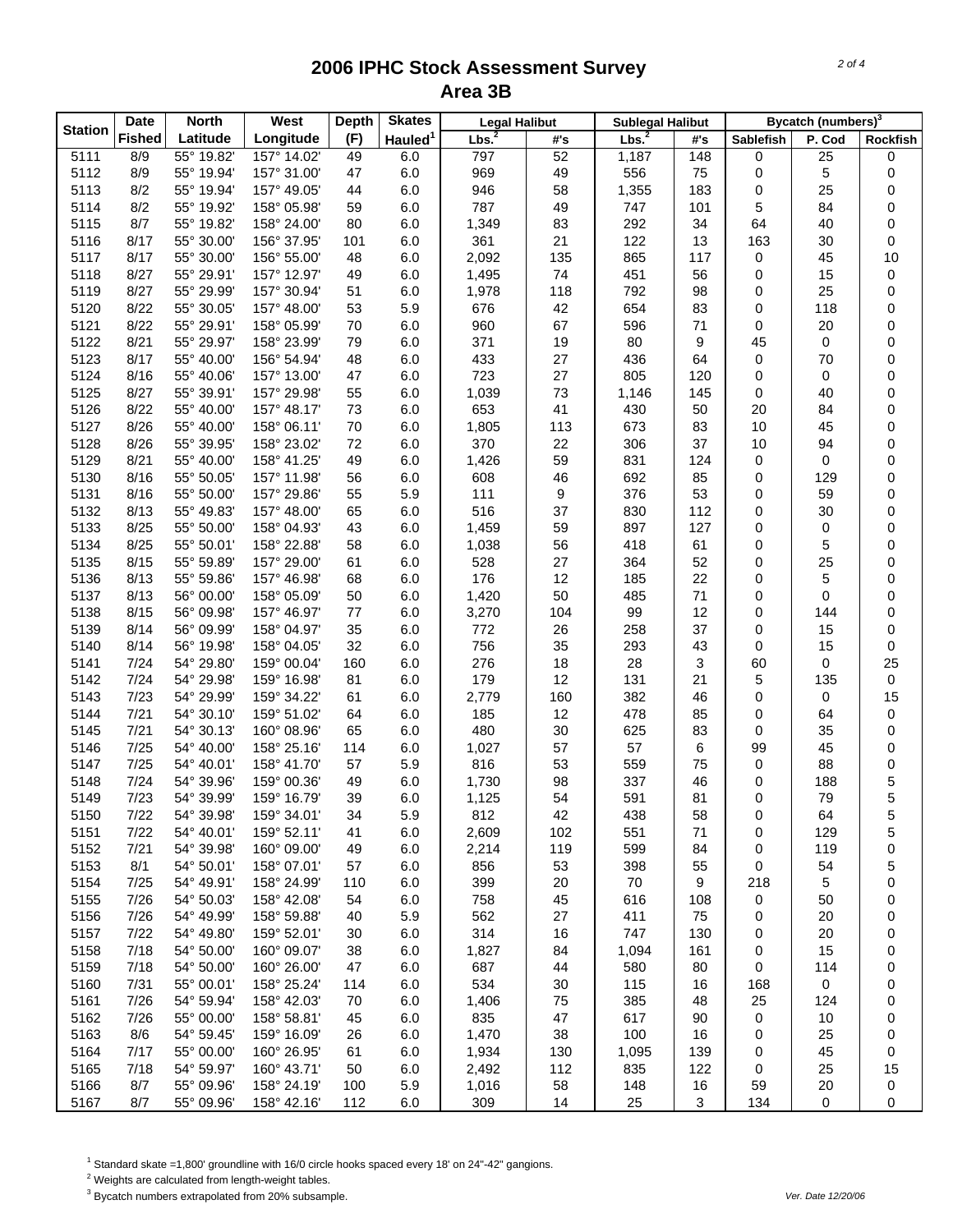| <b>Station</b> | <b>Date</b>   | <b>North</b> | <b>West</b>                | <b>Depth</b> | <b>Skates</b>       | <b>Legal Halibut</b> |     | <b>Sublegal Halibut</b> |                |           | Bycatch (numbers) <sup>3</sup> |          |
|----------------|---------------|--------------|----------------------------|--------------|---------------------|----------------------|-----|-------------------------|----------------|-----------|--------------------------------|----------|
|                | <b>Fished</b> | Latitude     | Longitude                  | (F)          | Hauled <sup>1</sup> | Lbs. <sup>2</sup>    | #'s | Lbs <sup>2</sup>        | #'s            | Sablefish | P. Cod                         | Rockfish |
| 5168           | 8/6           | 55° 10.00'   | 158° 59.14'                | 79           | 6.0                 | 2,357                | 146 | 604                     | 74             | 0         | 5                              | 0        |
| 5169           | 8/6           | 55° 09.86'   | 159° 16.97'                | 38           | 6.0                 | 1,375                | 103 | 580                     | 73             | 0         | 35                             | 0        |
| 5170           | 8/10          | 55° 20.00'   | 158° 42.05'                | 104          | 6.0                 | 657                  | 29  | 37                      | 4              | 99        | 0                              | 0        |
| 5171           | 8/5           | 55° 19.98'   | 158° 59.22'                | 102          | 6.0                 | 465                  | 22  | 47                      | 5              | 25        | 0                              | 0        |
| 5172           | 8/5           | 55° 19.93'   | 159° 17.04'                | 97           | 6.0                 | 526                  | 31  | 24                      | 3              | 64        | 0                              | 0        |
| 5173           | 7/29          | 55° 20.00'   | 159° 33.97'                | 77           | 5.9                 | 810                  | 52  | 227                     | 25             | 0         | 15                             | 0        |
| 5174           | 7/29          | 55° 20.02'   | 159° 51.77'                | 44           | 6.0                 | 839                  | 37  | 205                     | 28             | 0         | 30                             | 0        |
| 5175           | 8/10          | 55° 29.65'   | 158° 41.19'                | 88           | 6.0                 | 1,006                | 42  | 60                      | $\overline{7}$ | 20        | 0                              | 0        |
| 5176           | 8/10          | 55° 30.00'   | 158° 59.02'                | 59           | 5.9                 | 540                  | 36  | 907                     | 126            | 0         | 0                              | 0        |
| 5177           | 8/5           | 55° 30.36'   | 159° 16.96'                | 66           | 6.0                 | 798                  | 41  | 496                     | 68             | 0         | 140                            | 0        |
| 5178           | 7/29          | 55° 29.88'   | 159° 34.03'                | 92           | 5.9                 | 528                  | 22  | 51                      | 6              | 0         | 34                             | 0        |
| 5179           | 7/28          | 55° 30.07'   | 159° 52.00'                | 91           | 6.0                 | 724                  | 32  | 16                      | 3              | 0         | 0                              | 0        |
| 5181           | 8/21          | 55° 40.00'   | 158° 59.17'                | 83           | 6.0                 | 1,104                | 64  | 131                     | 14             | 59        | 5                              | 0        |
| 5182           | 8/3           | 55° 40.00'   | 159° 16.98'                | 58           | 6.0                 | 548                  | 22  | 279                     | 41             | 0         | 54                             | 0        |
| 5183           | 7/28          | 55° 39.95'   | 159° 51.99'                | 70           | 5.9                 | 1,390                | 57  | 163                     | 20             | 0         | 69                             | 0        |
| 5184           | 8/3           | 55° 50.10'   | 158° 58.97'                | 68           | 6.0                 | 1,783                | 85  | 514                     | 69             | 0         | 74                             | 0        |
| 5185           | 8/3           | 55° 49.90'   | 159° 16.98'                | 31           | 5.9                 | 1,015                | 33  | 330                     | 48             | 0         | 15                             | 0        |
| 5186           | 8/6           | 54° 00.09'   | 163° 16.22'                | 45           | 6.0                 | 896                  | 58  | 681                     | 93             | 0         | 135                            | 0        |
| 5187           | 8/6           | 54° 00.08'   | 163° 32.95'                | 52           | 6.0                 | 124                  | 9   | 103                     | 16             | 0         | 75                             | 0        |
| 5188           | 8/6           | 54° 00.04'   | 163° 48.81'                | 50           | 6.1                 | $77 \,$              | 5   | 207                     | 32             | 0         | 112                            | 0        |
| 5189           | 7/26          | 54° 10.04'   | 161° 34.17'                | 71           | 6.0                 | 204                  | 13  | 177                     | 29             | 30        | 15                             | 0        |
| 5190           | 7/31          | 54° 10.12'   | 161° 51.33'                | 42           | 6.1                 | 2,059                | 103 | 394                     | 49             | 0         | 136                            | 15       |
| 5191           | 7/31          | 54° 10.11'   | 162° 08.15'                | 45           | 6.1                 | 2,039                | 104 | 422                     | 56             | 0         | 66                             | 40       |
| 5192           | 7/31          | 54° 10.23'   | 162° 25.12'                | 78           | 6.0                 | 131                  | 10  | 230                     | 30             | 69        | 25                             | 5        |
| 5193           | 8/5           | 54° 10.01'   | 163° 49.48'                | 47           | 6.0                 | 560                  | 38  | 798                     | 104            | 0         | 135                            | 0        |
| 5194           | 7/23          | 54° 19.99'   | 160° 08.11'                | 150          | 6.1                 | 380                  | 26  | 256                     | 32             | 15        | 132                            | 0        |
| 5195           | 7/23          | 54° 20.26'   | 160° 25.73'                | 67           | 6.0                 | 334                  | 25  | 318                     | 42             | 0         | 76                             | 0        |
| 5196           | 7/24          | 54° 20.31'   | 160° 43.13'                | 57           | 6.1                 | 1,072                | 68  | 454                     | 57             | 0         | 202                            | 0        |
| 5197           | 7/24          | 54° 20.04'   | 160° 59.80'                | 68           | 6.0                 | 546                  | 37  | 439                     | 66             | 0         | 84                             | 0        |
| 5198           | 7/25          | 54° 20.19'   | 161° 17.35'                | 68           | 6.1                 | 576                  | 35  | 460                     | 68             | 0         | 71                             | 0        |
| 5199           | 7/26          | 54° 20.06'   | 161° 34.07'                | 78           | 6.0                 | 277                  | 21  | 274                     | 35             | 35        | 25                             | 0        |
| 5200           | 7/26          | 54° 20.01'   | 161° 50.58'                | 39           | 6.0                 | 1,837                | 92  | 933                     | 131            | 0         | 80                             | 5        |
| 5201           | 8/1           | 54° 20.00'   | 162° 09.44'                | 31           | 6.0                 | 1,147                | 58  | 517                     | 67             | 0         | 25                             | 0        |
| 5202           | 8/3           | 54° 20.32'   | 163° 16.55'                | 25           | 6.0                 | 2,232                | 109 | 434                     | 47             | 0         | 100                            | 0        |
| 5203           | 8/3           | 54° 20.27'   | 163° 33.05'                |              |                     | 326                  | 23  | 277                     | 37             | 5         | 222                            |          |
|                | 8/5           | 54° 19.91'   |                            | 60<br>60     | 6.1                 | 989                  | 58  | 779                     | 96             | 0         |                                | 0        |
| 5204           | 8/5           | 54° 20.23'   | 163° 50.91'                | 51           | 6.1                 |                      | 23  | 441                     | 64             |           | 165                            | 0        |
| 5205<br>5206   | 7/23          | 54° 29.91'   | 164° 08.81'                | 80           | 6.0                 | 339<br>694           | 50  | 915                     | 110            | 0<br>0    | 90                             | 0        |
| 5207           | 7/24          | 54° 29.86'   | 160° 25.85'<br>160° 42.24' | 76           | 6.0                 | 193                  | 10  | 124                     | 17             | 0         | 10<br>125                      | 0<br>0   |
| 5208           |               | 54° 29.55'   |                            |              | 6.0                 |                      |     |                         |                |           |                                |          |
|                | 7/25          |              | 161° 00.56'                | 71           | 6.0                 | 190                  | 9   | 302<br>529              | 48             | 10<br>0   | 65                             | 0        |
| 5209           | 7/25<br>7/27  | 54° 29.84'   | 161° 17.48'                | 67           | 6.0                 | 485<br>867           | 34  | 775                     | 72             |           | 56                             | 0        |
| 5210           |               | 54° 29.87'   | 161° 35.26'                | 36           | 6.1                 |                      | 41  |                         | 118            | 0         | 66                             | 0        |
| 5211           | 7/27          | 54° 29.87'   | 161° 52.12'                | 76           | 6.1                 | 1,056                | 61  | 567                     | 74             | 0         | 15                             | 0        |
| 5212           | 8/1           | 54° 29.98'   | 162° 09.29'                | 77           | 6.0                 | 931                  | 46  | 142                     | 18             | 0         | 182                            | 0        |
| 5213           | 8/1           | 54° 30.02'   | 162° 25.91'                | 79           | 6.0                 | 1,235                | 65  | 331                     | 45             | 0         | 15                             | 5        |
| 5214           | 8/3           | 54° 30.18'   | 163° 18.22'                | 39           | 6.0                 | 835                  | 51  | 461                     | 63             | 0         | 115                            | 0        |
| 5215           | 8/4           | 54° 30.23'   | 163° 34.93'                | 49           | 6.0                 | 731                  | 49  | 722                     | 95             | 0         | 75                             | 0        |
| 5216           | 8/4           | 54° 29.96'   | 163° 53.41'                | 51           | 6.1                 | 591                  | 44  | 1,116                   | 152            | 0         | 45                             | 0        |
| 5217           | 8/4           | 54° 30.08'   | 164° 09.34'                | 50           | 6.0                 | 566                  | 43  | 500                     | 66             | 0         | 130                            | 0        |
| 5218           | 7/22          | 54° 40.24'   | 160° 26.36'                | 54           | 6.1                 | 874                  | 59  | 833                     | 122            | 0         | 81                             | 0        |
| 5219           | 7/22          | 54° 40.38'   | 160° 43.25'                | 51           | 6.1                 | 1,360                | 82  | 690                     | 97             | 0         | 136                            | 0        |
| 5220           | 7/21          | 54° 40.56'   | 161° 01.50'                | 45           | 6.1                 | 2,187                | 129 | 943                     | 119            | 0         | 51                             | 0        |
| 5221           | 7/21          | 54° 40.19'   | 161° 17.52'                | 69           | 6.0                 | 1,169                | 69  | 759                     | 105            | 0         | 20                             | 0        |
| 5222           | 7/14          | 54° 40.19'   | 161° 34.97'                | 32           | 6.0                 | 1,486                | 59  | 390                     | 58             | 0         | 5                              | 10       |
| 5223           | 7/27          | 54° 39.64'   | 161° 53.17'                | 42           | 6.0                 | 1,178                | 48  | 605                     | 87             | 0         | 45                             | 15       |
| 5224           | 8/2           | 54° 39.80'   | 162° 44.22'                | 44           | 6.1                 | 406                  | 26  | 310                     | 43             | 0         | 45                             | 0        |
| 5225           | 7/22          | 54° 49.88'   | 160° 43.55'                | 54           | 6.0                 | 576                  | 43  | 961                     | 136            | 0         | 35                             | 0        |

<sup>1</sup> Standard skate =1,800' groundline with 16/0 circle hooks spaced every 18' on 24"-42" gangions.

 $2$  Weights are calculated from length-weight tables.